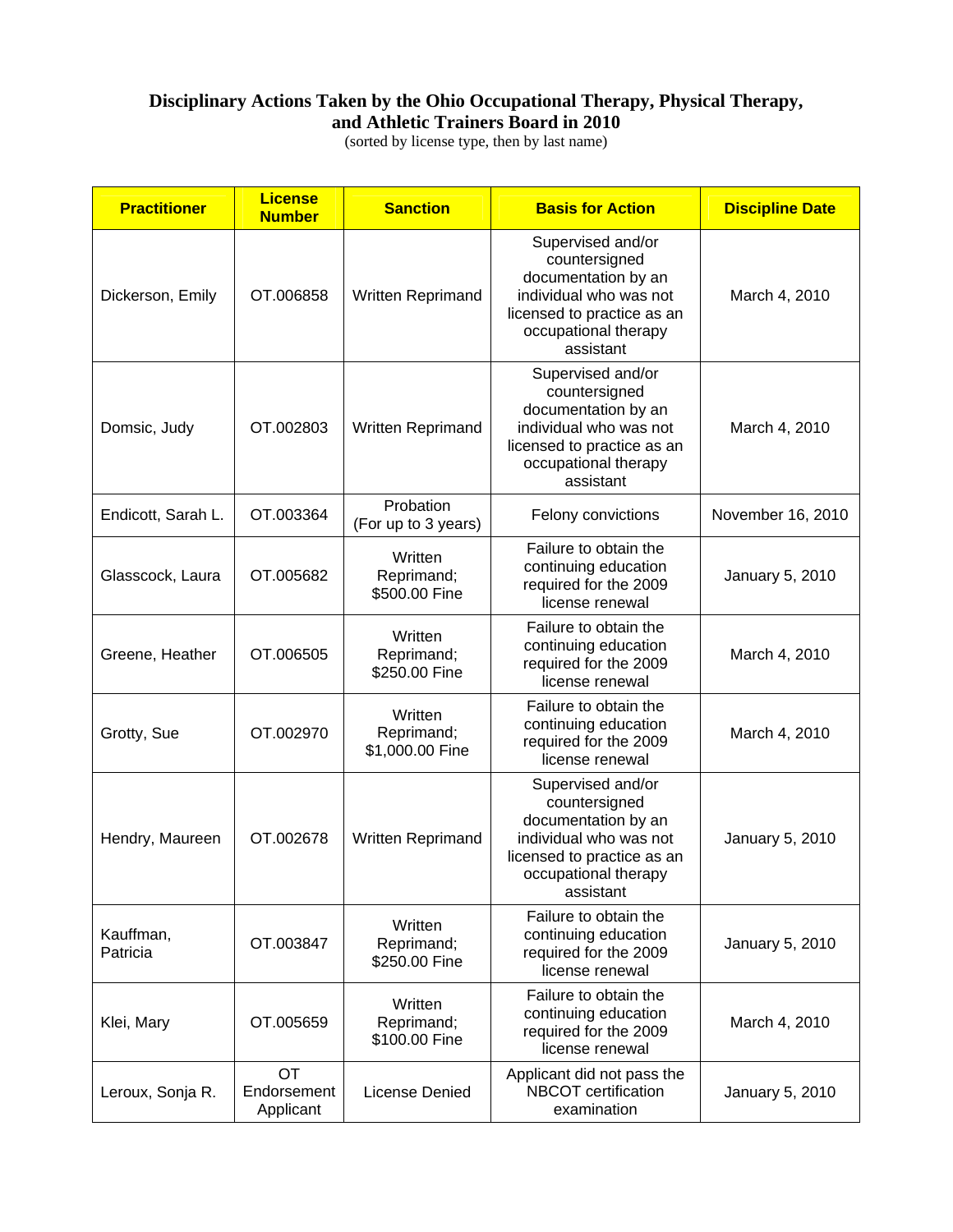| <b>Practitioner</b>             | <b>License</b><br><b>Number</b> | <b>Sanction</b>                                       | <b>Basis for Action</b>                                                                                                                                | <b>Discipline Date</b> |
|---------------------------------|---------------------------------|-------------------------------------------------------|--------------------------------------------------------------------------------------------------------------------------------------------------------|------------------------|
| Okeke, Ifeoma                   | OT.006621                       | Written<br>Reprimand;<br>\$1,000.00 Fine              | Failure to respond to the<br>2009 continuing education<br>audit notice                                                                                 | May 18, 2010           |
| Powers, Julia                   | OT.002870                       | Written<br>Reprimand;<br>\$500.00 Fine                | Failure to obtain the<br>continuing education<br>required for the 2009<br>license renewal                                                              | March 4, 2010          |
| Reibold, Cheryl                 | OT.007297                       | Written Reprimand                                     | Supervised and/or<br>countersigned<br>documentation by an<br>individual who was not<br>licensed to practice as an<br>occupational therapy<br>assistant | March 4, 2010          |
| Russell, Uretta                 | OT.006135                       | Written<br>Reprimand;<br>\$1,000.00 Fine              | Failure to obtain the<br>continuing education<br>required for the 2009<br>license renewal                                                              | March 4, 2010          |
| Stretavaski,<br><b>Jennifer</b> | OT.006463                       | Written<br>Reprimand;<br>\$250.00 Fine                | Failure to obtain the<br>continuing education<br>required for the 2009<br>license renewal                                                              | March 4, 2010          |
| Weiker, Courtney                | OT.005622                       | Written<br>Reprimand;<br>\$250.00 Fine                | Failure to obtain the<br>continuing education<br>required for the 2009<br>license renewal                                                              | March 4, 2010          |
| DiPaolo, Nancy<br>Α.            | OTA.02820                       | Written<br>Reprimand;<br>\$100.00 Fine                | Engaging in the practice of<br>occupational therapy with<br>an expired license                                                                         | September 9, 2010      |
| Gears, John A.                  | OTA.01916                       | Voluntary<br>Surrender;<br>Simultaneous<br>Revocation | Felony convictions                                                                                                                                     | May 18, 2010           |
| Maestas, Mary                   | OTA.03349                       | Revocation                                            | Failure to respond to the<br>2009 continuing education<br>audit notice                                                                                 | March 4, 2010          |
| McDaniel, Lisa M.               | OTA.03496                       | Probation<br>(For up to 5 years)                      | Obtaining prescription<br>drugs from a colleague<br>without his/her permission<br>for her own use                                                      | November 16, 2010      |
| McWilliams,<br>Katrina M.       | OTA.02450                       | Written<br>Reprimand;<br>\$100.00 Fine                | Engaging in the practice of<br>occupational therapy with<br>an expired license                                                                         | September 9, 2010      |
| Pitcher, Leanne                 | OTA.02272                       | Written<br>Reprimand;<br>\$100.00 Fine                | Failure to obtain the<br>continuing education<br>required for the 2009<br>license renewal                                                              | January 5, 2010        |
| Schmitmeyer,<br>Gina            | OTA.03106                       | Written<br>Reprimand;<br>\$100.00 Fine                | Failure to obtain the<br>continuing education<br>required for the 2009<br>license renewal                                                              | January 5, 2010        |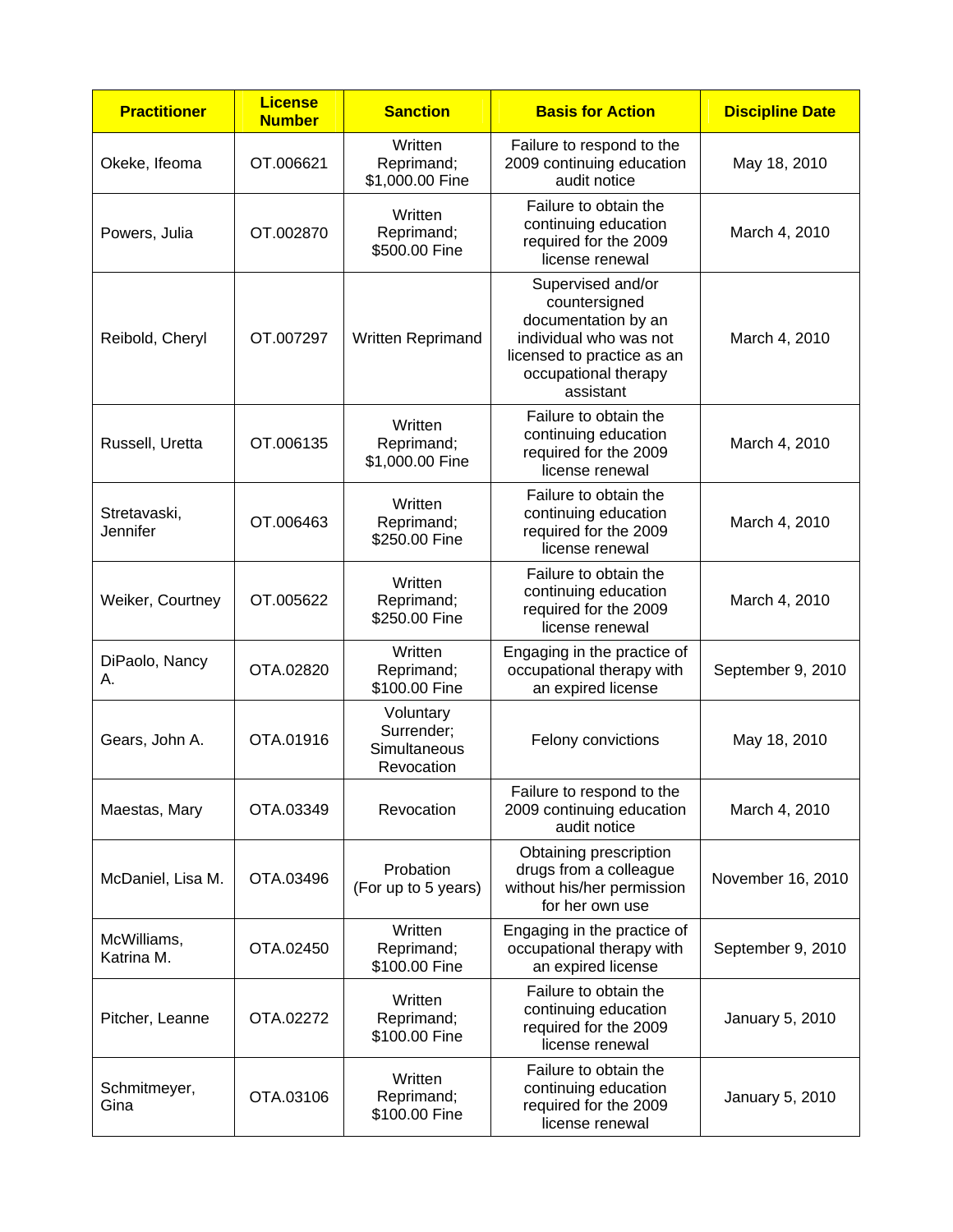| <b>Practitioner</b>           | <b>License</b><br><b>Number</b> | <b>Sanction</b>                                                                                              | <b>Basis for Action</b>                                                                                                                                                                                                                                                                                               | <b>Discipline Date</b> |
|-------------------------------|---------------------------------|--------------------------------------------------------------------------------------------------------------|-----------------------------------------------------------------------------------------------------------------------------------------------------------------------------------------------------------------------------------------------------------------------------------------------------------------------|------------------------|
| Soresso, Sandra               | OTA.00871                       | Written<br>Reprimand;<br>\$100.00 Fine                                                                       | Failure to obtain the<br>continuing education<br>required for the 2009<br>license renewal                                                                                                                                                                                                                             | January 5, 2010        |
| Spear, Michael                | OTA.02935                       | Written<br>Reprimand;<br>\$500.00 Fine                                                                       | Failure to obtain the<br>continuing education<br>required for the 2009<br>license renewal                                                                                                                                                                                                                             | March 4, 2010          |
| Thompson, Debra               | OTA.03419                       | Written<br>Reprimand;<br>\$500.00 Fine                                                                       | Failure to obtain the<br>continuing education<br>required for the 2009<br>license renewal                                                                                                                                                                                                                             | January 5, 2010        |
| Wysenski, Judy                | OTA.00991                       | \$1,000.00 Fine                                                                                              | Failure to respond to a<br>continuing education audit<br>notice                                                                                                                                                                                                                                                       | January 5, 2010        |
| Baker, Vance B.               | PT.009975                       | Written<br>Reprimand;<br>\$1,612.50 Fine                                                                     | Failure to obtain the<br>continuing education<br>required for the 2010<br>license renewal                                                                                                                                                                                                                             | July 15, 2010          |
| Beal, Mary A.                 | PT.008759                       | Voluntary<br>Surrender;<br>Simultaneous<br>Revocation                                                        | Failure to respond to the<br>2010 continuing education<br>audit notice                                                                                                                                                                                                                                                | July 15, 2010          |
| Carroll, Robert J.            | PT.006249                       | Written<br>Reprimand;<br>\$100.00 Fine                                                                       | Failure to obtain the<br>continuing education<br>required for the 2010<br>license renewal                                                                                                                                                                                                                             | September 9, 2010      |
| Castillo Mathisen,<br>Vincent | PT<br>Examination<br>Applicant  | License Denied                                                                                               | General and professional<br>education not reasonably<br>equivalent to requirements<br>contained in Ohio law                                                                                                                                                                                                           | May 13, 2010           |
| Ceasar, Adrick D.             | PT.010660                       | Written<br>Reprimand;<br>\$500.00 Fine                                                                       | Failure to report a<br>disciplinary action from<br>another physical therapy<br>jurisdiction                                                                                                                                                                                                                           | July 15, 2010          |
| Clausen, Thomas<br>J.         | PT.012398                       | Written<br>Reprimand;<br>\$200.00 Fine                                                                       | Engaging in the practice of<br>physical therapy with an<br>expired license                                                                                                                                                                                                                                            | May 13, 2010           |
| Dorantes,<br>Abelardo         | PT.006257                       | At least a ninety<br>$(90)$ day<br>suspension;<br>No less than a two<br>$(2)$ year<br>probationary<br>period | Signing physical therapy<br>treatment notes of<br>unlicensed supportive<br>and/or other assistive<br>physical therapy personnel<br>for treatments respondent<br>did not supervise.<br>Signing physical therapy<br>notes for physical therapy<br>treatments administered<br>prior to an initial patient<br>evaluation. | February 12, 2010      |
| Dumm, Colleen<br>Α.           | PT.009264                       | Written<br>Reprimand;                                                                                        | Failure to obtain the<br>continuing education                                                                                                                                                                                                                                                                         | July 15, 2010          |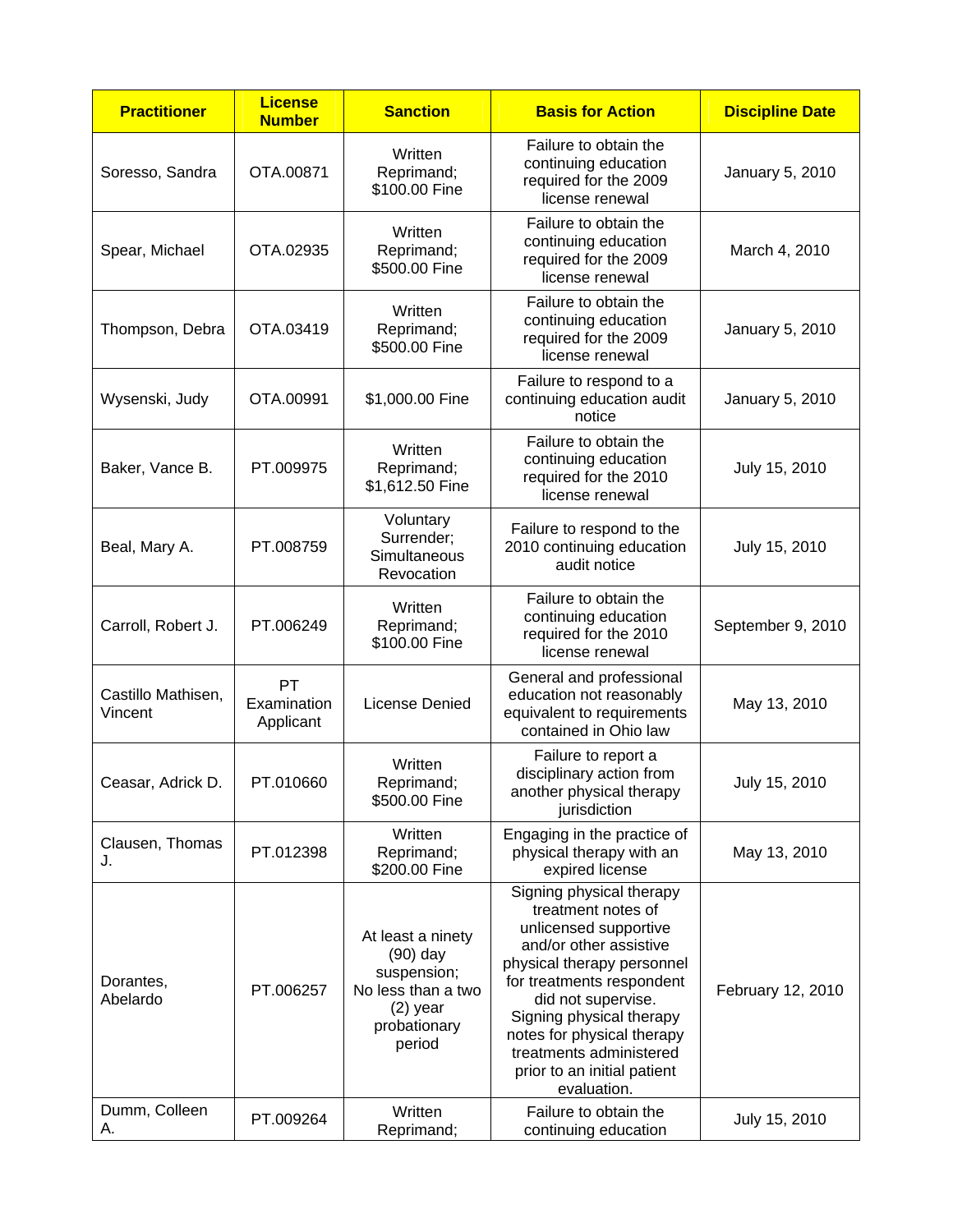| <b>Practitioner</b>         | <b>License</b><br><b>Number</b> | <b>Sanction</b>                                       | <b>Basis for Action</b>                                                                                                    | <b>Discipline Date</b> |
|-----------------------------|---------------------------------|-------------------------------------------------------|----------------------------------------------------------------------------------------------------------------------------|------------------------|
|                             |                                 | \$56.25 Fine                                          | required for the 2010<br>license renewal                                                                                   |                        |
| Gundrum, Holly<br>C.        | PT.006376                       | Written<br>Reprimand;<br>\$325.00 Fine                | Failure to obtain the<br>continuing education<br>required for the 2010<br>license renewal                                  | July 15, 2010          |
| Mitchell, Gerald<br>F.      | PT.005809                       | Voluntary<br>Surrender;<br>Simultaneous<br>Revocation | Failure to obtain the<br>continuing education<br>required for the 2010<br>license renewal                                  | September 9, 2010      |
| Molyett, Robert A.          | PT.003962                       | Written<br>Reprimand;<br>\$200.00 Fine                | Engaging in the practice of<br>physical therapy with an<br>expired license                                                 | May 13, 2010           |
| Monigold, Gary L.           | PT.003208                       | Written<br>Reprimand;<br>\$200.00 Fine                | Engaging in the practice of<br>physical therapy with an<br>expired license                                                 | May 13, 2010           |
| Moore, Anna C.              | PT.009245                       | Written<br>Reprimand;<br>\$900.00 Fine                | Failure to obtain the<br>continuing education<br>required for the 2010<br>license renewal                                  | July 15, 2010          |
| Orecchio,<br>Christopher M. | PT.005609                       | Written<br>Reprimand;<br>\$200.00 Fine                | Engaging in the practice of<br>physical therapy with an<br>expired license                                                 | May 13, 2010           |
| Robillard, Ann M.           | PT.010965                       | Written<br>Reprimand;<br>\$750.00 Fine                | Failure to obtain the<br>continuing education<br>required for the 2010<br>license renewal                                  | September 9, 2010      |
| Rusche, Kenneth<br>R.       | PT.002022                       | Written<br>Reprimand;<br>\$500.00 Fine                | Failure to report a<br>disciplinary action from<br>another physical therapy<br>jurisdiction                                | May 13, 2010           |
| Strickland,<br>Jonathan R.  | PT.011807                       | Written<br>Reprimand;<br>\$75.00 Fine                 | Failure to obtain the<br>continuing education<br>required for the 2010<br>license renewal                                  | July 15, 2010          |
| VanDyke, James<br>F.        | PT.007454                       | Reinstatement<br>application denied                   | Practicing on a revoked<br>license and attempting to<br>obtain a license by fraud or<br>deception                          | July 15, 2010          |
| Casto, Bryan K.             | PTA.04255                       | Written<br>Reprimand;<br>\$500.00 Fine                | Failure to report a court<br>ordered treatment in lieu of<br>conviction for a felony on<br>his 2009 renewal<br>application | May 13, 2010           |
| Kester, Susan C.            | PTA.03597                       | Reinstatement<br>application denied                   | Felony convictions and<br>revocation of authority to<br>practice physical therapy in<br>another state                      | January 14, 2010       |
| Colao, Todd                 | AT.002006                       | Voluntary<br>Surrender;<br>Simultaneous               | Engaged in several<br>incidents of unwanted<br>verbal and physical sexual                                                  | January 13, 2010       |